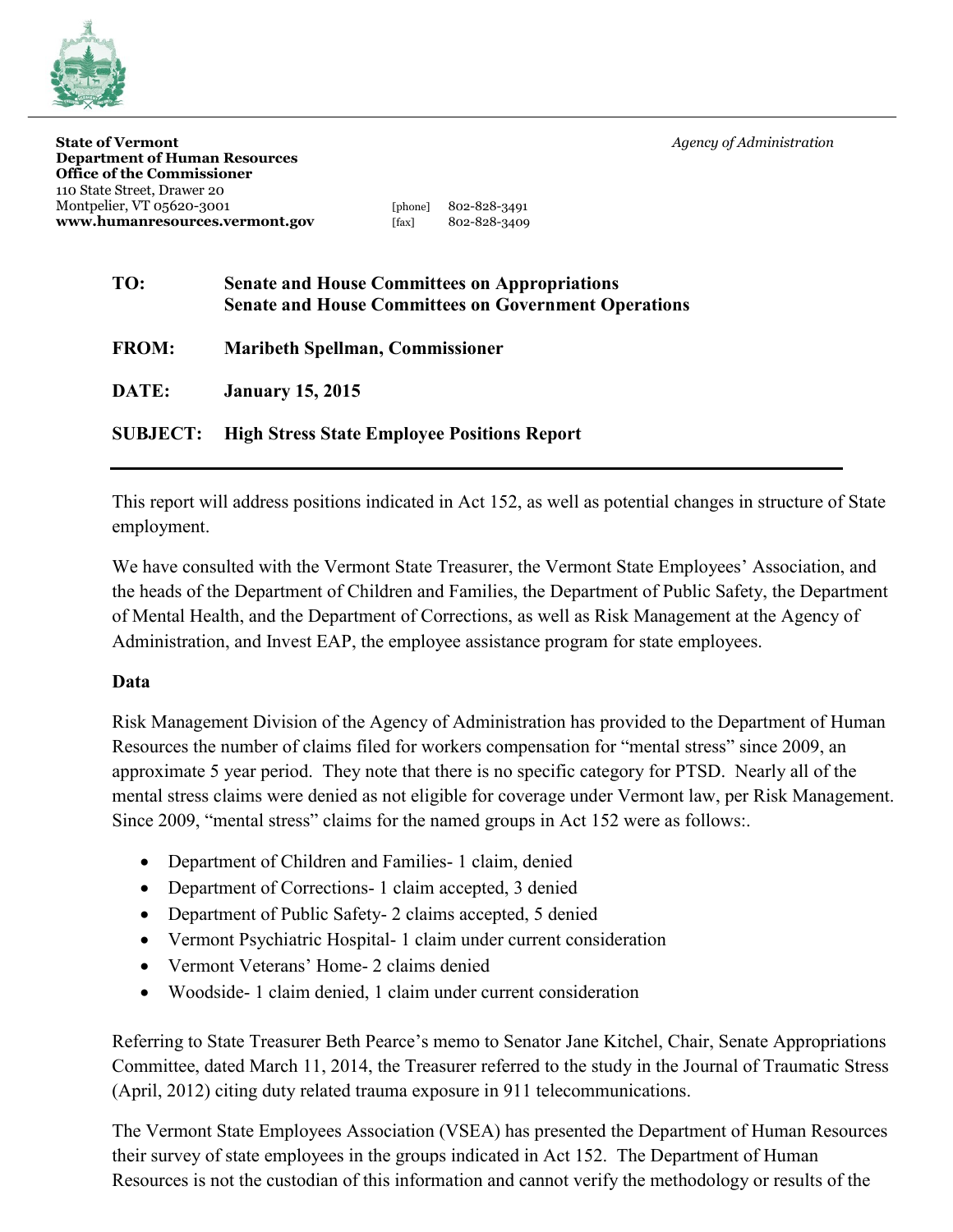survey, as the Department of Human Resources was not involved with its development or administration. Those responding to the survey distributed by VSEA indicate varying levels of workrelated stress, with "burdensome workloads" and "management pressures" as the highest contributors to that stress. This survey did not include those groups who were not mentioned in Act 152, so there is no comparison to their stress levels, or contributors to that stress.

Steve Dickens, the Director of InvestEAP is a Licensed Psychologist- Master Level. We have consulted him on research regarding work related stress. The Employee Assistance Program (EAP) offered through InvestEAP, is provided for the benefit of State employees and members of their immediate household. This program assists employees and family members in addressing problems that impact their lives including stress, family, financial, substance abuse, and other issues. Active State employees and their families are eligible for this program. Multiple counselling sessions are provided, as needed.

Mr. Dickens has taken a look by Department, at the results of post-visit client surveys from 2009 through 2014, with regard to workplace issues and stress. Job title is not collected.<sup>1</sup> Across the departments, including those departments which are not named in Act 152, individuals seeking one-toone clinical assistance, and responding to the InvestEAP survey, rated their stress as moderate or high fairly consistently in the range of 80%, somewhat higher for the Vermont hospitals (Veterans' Home and Vermont State Hospital), lower for uniform State Police. A distinction was not made between workplace and non-workplace stress. It should be noted, however, that according to Mr. Dickens, each can affect the other. Just as workplace stress can put pressure on the home, stress at home can put pressure on the workplace. Post-visit customer surveys indicate that stress levels in general are decreased after EAP visits.

Mr. Dickens has additionally reported the following, (supported by multiple professional studies and references):

"The research supports our experience: while stress is multidimensional, the key to approaching stress in the workplace is training front line supervisors and managers. These individuals are the largest determining factor -- outside of the things we can't always control, such as staffing and work volume - that influence employee stress. Few managers and even fewer supervisors are trained in organizationbased (vs. individual-based, such as relaxation techniques) stress reduction. The research shows that these front-line managers must not only be trained in organization-based stress reduction skills, but such skills must be made integral to their responsibilities (sic) and job performance expectations. A component of such training involves educating this staff on how and when to ask for help from organizational development consultants. These approaches, unlike early retirement, would be most effective (cost-wise and result-wise) in addressing the root of the problem, or again, those components of the root causes that we can control."

## **Early Retirement**

 $\overline{a}$ 

In general, for the majority of state employees, electing an early retirement option affects the calculation of their pension. If an employee were to retire with the early retirement penalty in effect, their pension, based on their average final compensation and years of service, would be reduced a set percent each

<sup>&</sup>lt;sup>1</sup> This data does not represent everyone who received EAP services. It pertains only to individuals who sought one-to–one clinical assistance, and not everyone who sought one-to-one assistance provided this information. The data was not obtained from a random sample of employees, so caution should be taken in its interpretation.